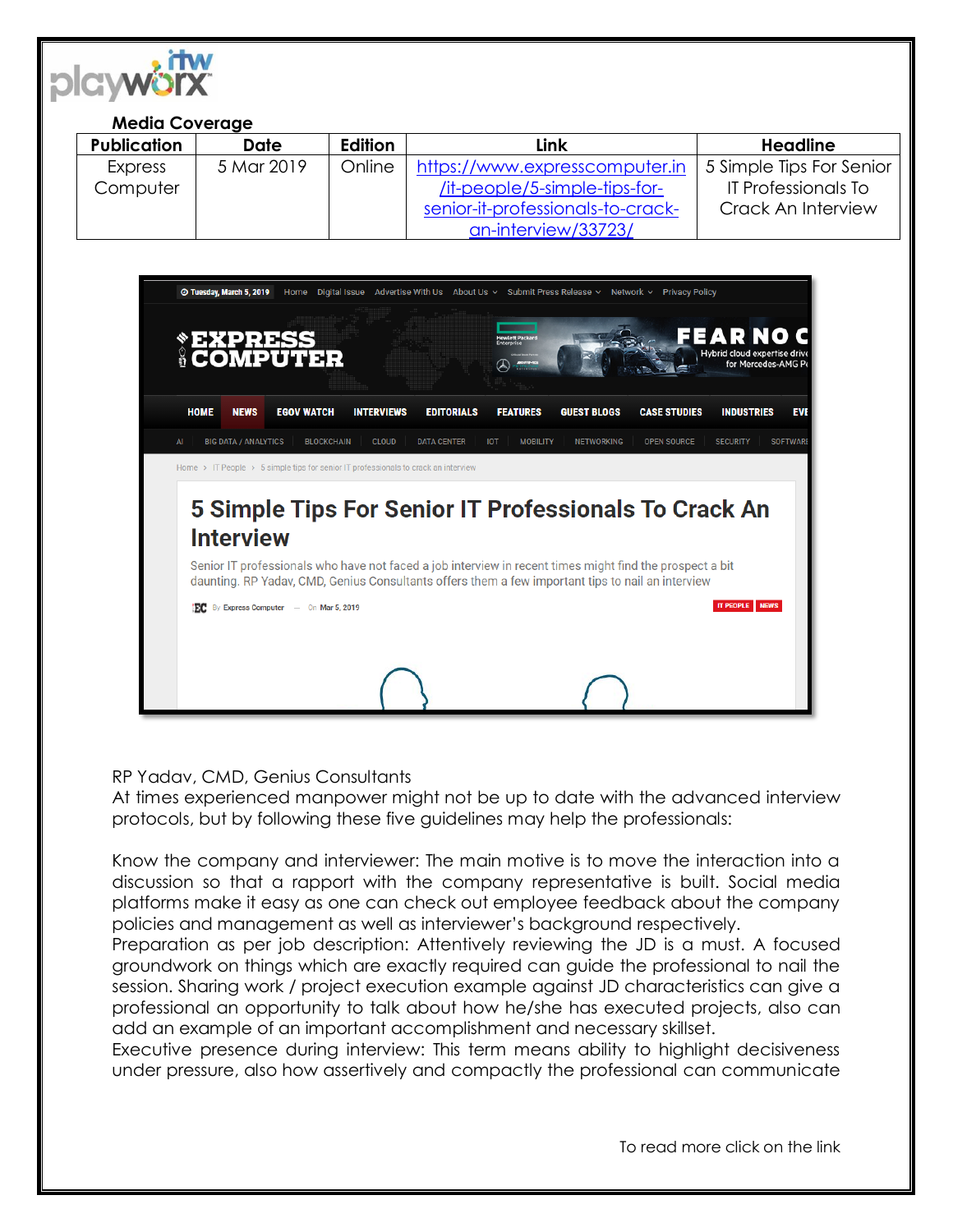

to the company representative. Generally, an experienced executive usually tends to speak a lot but at times less is more.

Self-projection: It is irrespective to say experienced manpower who has been committed to one role or organisation for a while decides to move to next position. Many interviewees don't think about where they are headed and thus markets themselves with their current title and role versus branding themselves for the next move. Rather the interviewee reflects the new role vs the current role.

Asking relevant questions: It's crucial for interviewee to ask strategic questions during interviews. Interviewer's answers will lead to the exact need of the company from experienced professional and the latter's responses would give former confidence on the candidate.

Too many job seekers think of cracking the interview session at first go is positive, which usually doesn't happen in reality. But applying of these simple interview skills may help any senior professionals nail any interview in IT profession.

Do's:

Make your interaction experience real Articulate your storytelling Use the 'Achiever' methodology HR means people Brush up your domain knowledge Learn all the latest technological updates related to your software Post interview ask for feedback Dont's:

Get defensive

Claim that you're a 'perfectionist'

Dwell on reasons for leaving

Salary negotiations at the beginning

Along with this, another important aspect needs to be kept in mind and that is strategic one pager resume writing. The key to good resume is not in framing it but in doing research one does before that. Aligning one's own experience and most relevant strengths with the job descriptions and required expectations from employees is a major take away.

Senior IT professional's resume must clearly elaborate the projects they have executed so far with the applied skill sets, available technology with domain expertise under shortest time frame. All the relative experiences gathered over the years must be put in bullet forms. It is appreciated if the senior professional supports his/her achievements with numbers or figures.

Additional career tips which may help candidates for interviews:

Using of pertinent keywords from shared job descriptions and shared requirement can help a professional to get noticed. This can be useful in automatic algorithms or a manual keyword search

To read more click on the link